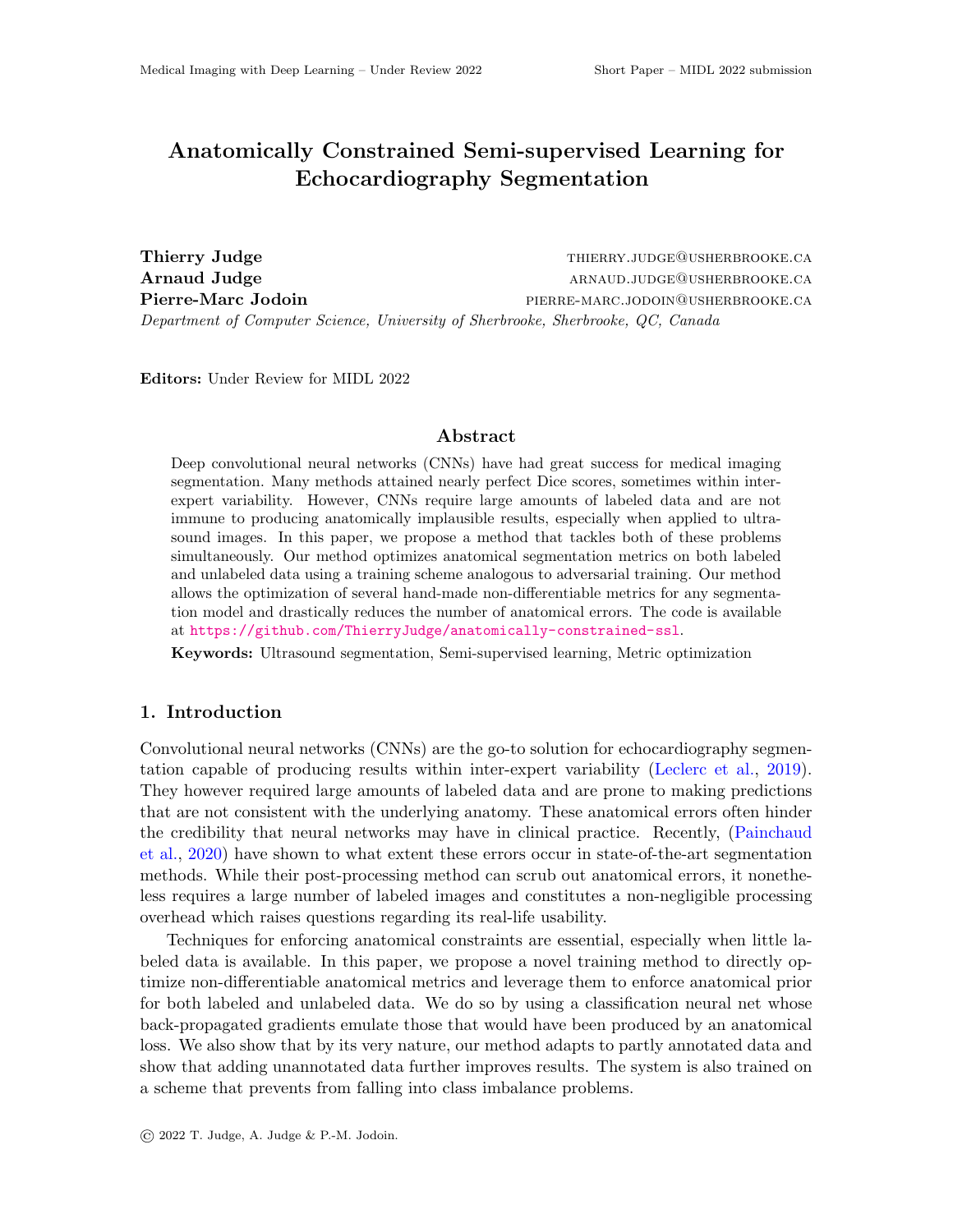

<span id="page-1-0"></span>Figure 1: a) Illustration of the proposed method. b) Examples of predictions for different methods. Anatomical errors are indicated with red arrows.

## 2. Method

Lets consider  $\mathcal{D}_l = \{(x_l^{(1)}\)$  $\binom{1}{l}, y_l^{(1)}$  $\binom{1}{l}, \ldots, \binom{x_l^{(n)}}{l}$  $\binom{n}{l},y_{l}^{(n)}$  $\{u^{(n)}\}\,$ , where  $x \in \Re^{C \times H \times W}$  is an input image,  $y \in$  $\{0,1\}^{K \times H \times W}$  a ground truth segmentation map, and  $G_{\theta}(x): \mathfrak{R}^{C \times H \times W} \to \{0,1\}^{K \times H \times W}$  a segmentation network trained with a loss function  $\mathcal{L}_{sub}(x, y)$ . While segmentation networks generalize well, they offer no anatomical guarantee what so ever.

At the core of our method is an anatomical constraint function based on 12 anatomical criteria (region connections, sizes, concavities, etc.) outlined in [\(Painchaud et al.,](#page-2-1) [2020\)](#page-2-1). This function  $f(y) : \{0,1\}^{K \times H \times W} \to \{0,1\}$  returns 0 when the segmentation map y is anatomically invalid (i.e. whenever it violates at least one anatomical criterion) and 1 when every criterion is satisfied.

Since the constraint function is non-differentiable, one cannot use it as a loss function. As a workaround, a follow up network  $D_{\phi}(y) : [0,1]^{K \times H \times W} \rightarrow [0,1]$  is used to emulate it. As shown in Figure [1,](#page-1-0)  $D_{\phi}(y)$  predicts if the input segmentation map y is anatomically valid or not. Since the system is trained end-to-end, the back-propagated gradients force the segmentation network to learn anatomical concepts better adapted to the task at hand than those a network gets to learn when trained solely with a Dice or a cross-entropy loss.

Since  $f(y)$  does not rely on groundtruth data, one can use unlabeled sets of data  $\mathcal{D}_u$  =  ${x<sub>u</sub><sup>(1)</sup>, x<sub>u</sub><sup>(2)</sup>, ..., x<sub>u</sub><sup>(m)</sup>}$  to train both networks. This results in the following loss equations:

$$
\mathcal{L}_G(\theta) = \sum_{\mathcal{D}_l} \mathcal{L}_{sup}(x_l^{(i)}, y_l^{(i)}) - \lambda_1 \log \left( D_{\phi}(G_{\theta}(x_l^{(i)})) - \lambda_2 \sum_{\mathcal{D}_u} \log \left( D_{\phi}(G_{\theta}(x_u^{(i)})) \right) \right)
$$
(1)

$$
\mathcal{L}_D(\phi) = -\sum_{\mathcal{D}_l + \mathcal{D}_u} f(G_{\theta}(x^{(i)})) \log (D_{\phi}(G_{\theta}(x^{(i)}))) + (1 - f(G_{\theta}(x^{(i)}))) \log (1 - D_{\phi}(G_{\theta}(x^{(i)}))) \tag{2}
$$

with  $\lambda_1 = 0.025$  and  $\lambda_2 = 0.01$ . As the discriminator is trained on samples generated by  $G_{\theta}(x)$ , there is a high chance of class imbalance with respect to the valid and in-valid segmentations. To alleviate this problem, we use a replay buffer in which is saved an equal number of valid and in-valid samples at every step. The discriminator is trained with batches made of samples randomly selected from the buffer.